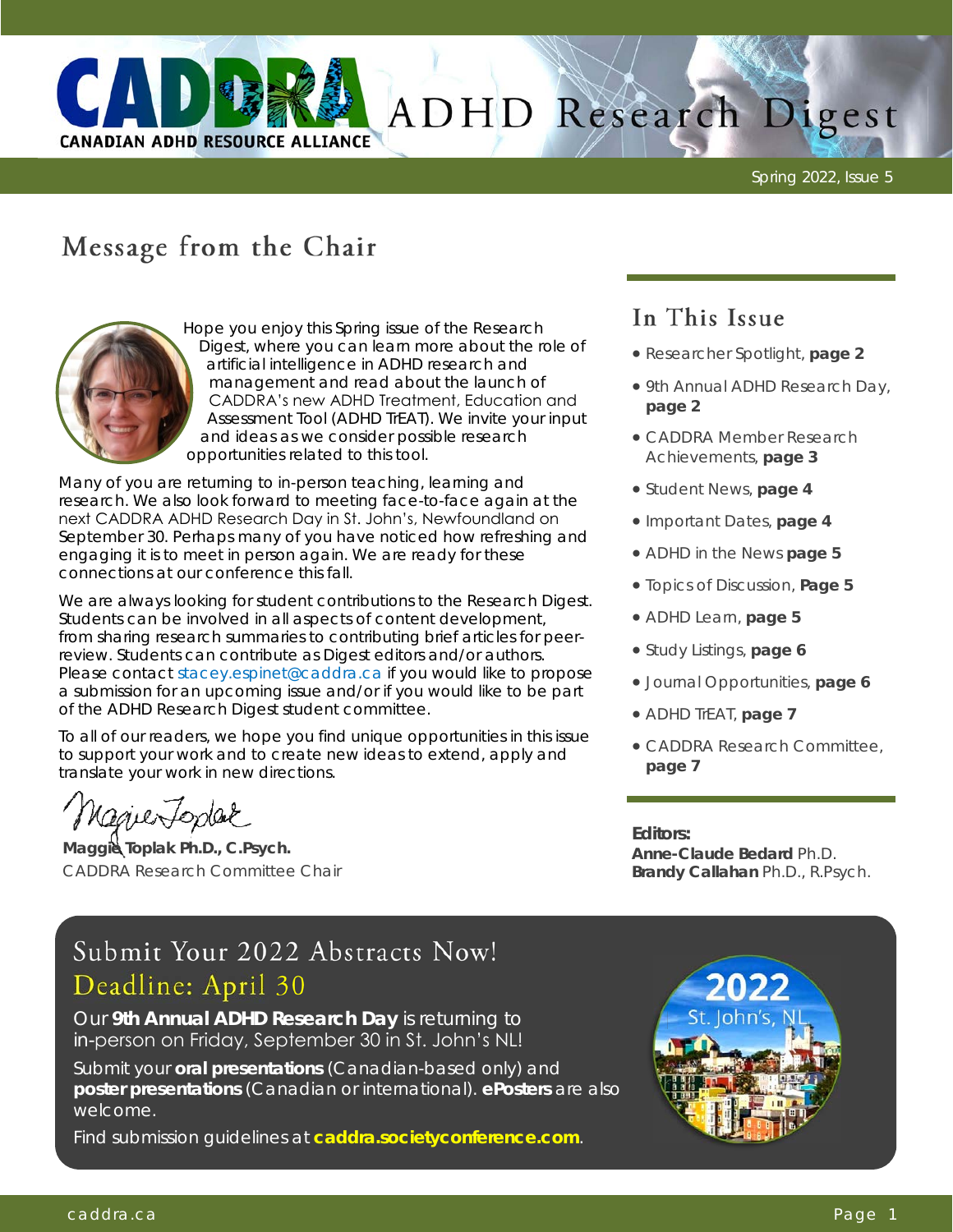Spring 2022, Issue 5

## Researcher Spotlight

Get to know your fellow CADDRA ADHD researchers through our Research Member Spotlight.



**Sarojini Sengupta, Ph.D. Co-founder and CEO** Artificial Intelligence for Mental Health ([AIMH\)](https://ca.linkedin.com/company/aimhinc?trk=public_profile_experience-item_profile-section-card_subtitle-click)  Montreal, Quebec, Canada

Dr. Sarojini Sengupta recently shared her research journey. **[Watch the video](https://player.vimeo.com/video/688918825?h=d8ae11ff67&badge=0&autopause=0&player_id=0&app_id=58479%22%20width=%221280%22%20height=%22720%22%20frameborder=%220%22%20allow=%22autoplay;%20fullscreen;%20picture-in-picture%22%20allowfullscreen%20ti)** 

*Artificial Intelligence (AI): a tool in clinical practice and ADHD research* 

For this issue of the Research Digest, Dr. Sengupta has written an article on AI in ADHD. Here's an excerpt:

Artificial intelligence (AI) is a buzzword that often conjures up images of driverless cars and lost jobs. However, it can also be a powerful tool to support clinical research and practice in psychiatry, in a plethora of ways.

As discussed by Winter et al., "In both psychiatry and medicine in general, expectations to move beyond classical group-level statistics and enter the promising future of personalized medicine are high. Although AI has not yet fully hit mainstream psychiatric research, the availability and advancement of technology and methods have indeed led to a growing adoption of AI methods…".

Read the full article [here.](http://caddra.joynadmin.org/documents/1033/624474a30a1de766ed65c352.pdf)

Would you like to be in the Research Member spotlight? Contact [stacey.espinet@caddra.ca.](mailto:Stacey.Espinet@caddra.ca)

These recent review articles on the clinical utility of AI for ADHD conclude:

- AI for ADHD is in its infancy, but promising tools have been developed
- The clinical utility of AI tools could be enhanced by personalizing devices
- Limitations might be addressed by reducing costs and ensuring consent for personal data use and privacy
- Article 1 Barua et al. (2022)
- Article 2 Dwyer et al. (2022)



9th Annual ADHD Research Day Friday, September 30 St. John's, NL

The meeting brings together researchers, clinicians, educators and students from a wide variety of disciplines to share knowledge, discuss innovative research findings and develop new collaborative research projects in ADHD.

Senior and junior oral presentations are invited from researchers in Canada. Poster presenters can be located globally and there is an option to present posters virtually. **Submissions Deadline: April 30**

The submission portal is available on [caddra.societyconference.com.](caddra.societyconference.com)

- [See the Flyer](https://mcusercontent.com/5ef46f0881/files/a5b68852-5cd1-2acb-960f-285b1f70cfe3/RD_Call_for_Abstracts_2022_v2.pdf)
- [Read the Guidelines](https://mcusercontent.com/5ef46f0881/files/f6b12704-ea75-dabb-8855-612753624d7d/CADDRA_Research_Day_2022_Submission_Guidelines.pdf)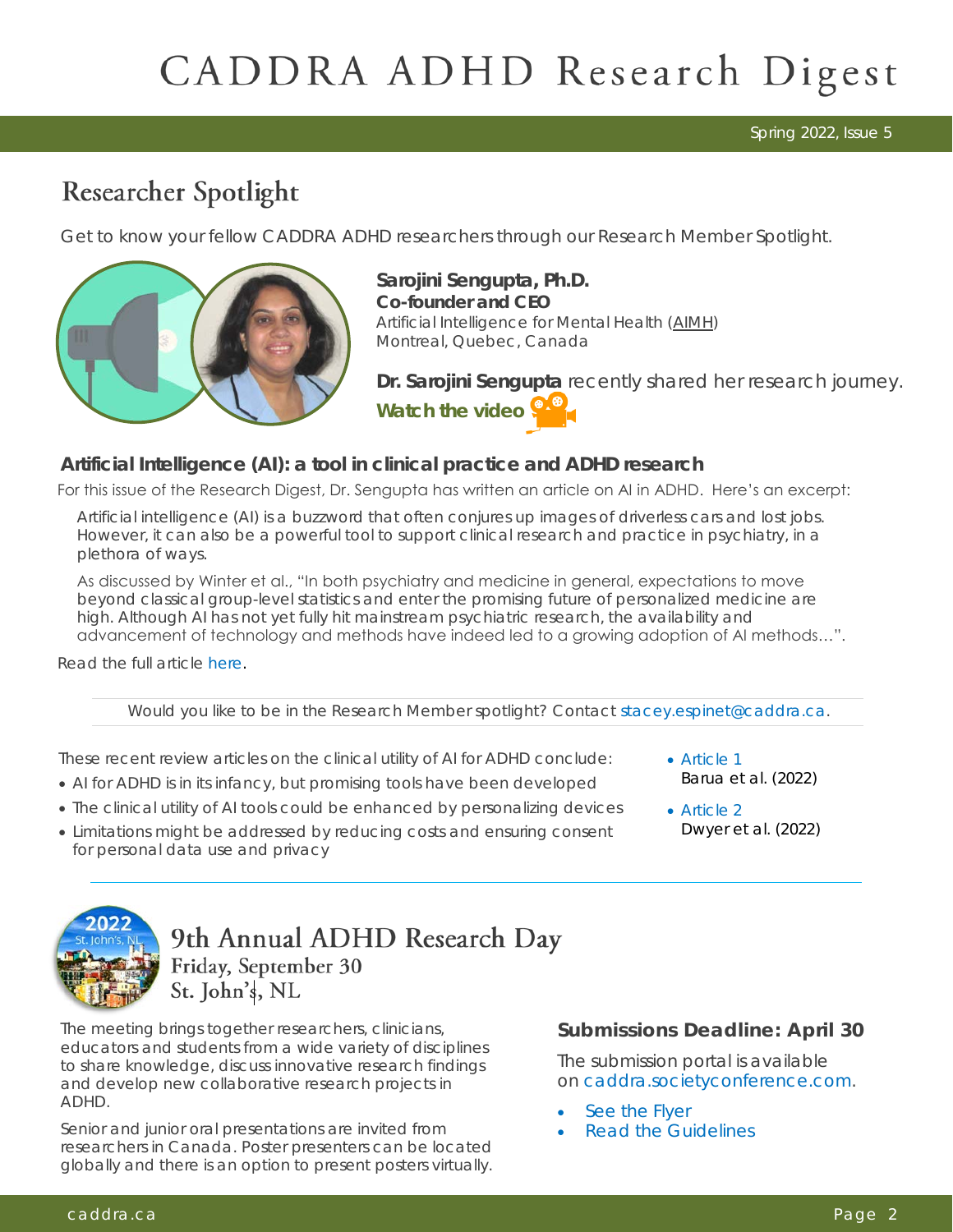Spring 2022, Issue 5

# **CADDRA Member Research Achievements**

CADDRA member names are bolded.

#### **Publications**

*[Cannabis for the Treatment of Attention Deficit](https://www.karger.com/Article/FullText/521370)  [Hyperactivity Disorder: A Report of 3 Cases.](https://www.karger.com/Article/FullText/521370)* Mansell H, **Quinn D**, Kelly LE, Alcorn J. Medical Cannabis and Cannabinoids. 2022 Jan.

*[Temperament Profiles Associated with Internalizing](https://pubmed.ncbi.nlm.nih.gov/33398690/)  [Symptoms and Externalizing Behavior in Adolescents](https://pubmed.ncbi.nlm.nih.gov/33398690/)  [with ADHD](https://pubmed.ncbi.nlm.nih.gov/33398690/)*. Deotto A, **Eastwood JD**, **Toplak ME**. Child Psychiatry & Human Development. 2022 Feb.

*[Family functioning and mental wellbeing impairment](https://link.springer.com/article/10.1007/s12144-021-02689-1)  [during initial quarantining for the COVID-19](https://link.springer.com/article/10.1007/s12144-021-02689-1)  [pandemic: A study of Canadian families.](https://link.springer.com/article/10.1007/s12144-021-02689-1)* Hwang P, Ipekian L, Jaiswal N, Scott G, **Amirali EL**, **Hechtman L**. Current Psychology. 2022 Jan.

*[The Orphan Receptor GPR88 Controls Impulsivity and](https://www.researchsquare.com/article/rs-1260604/v1)  [Is a Risk Factor for Attention-Deficit/Hyperactivity](https://www.researchsquare.com/article/rs-1260604/v1)  [Disorder.](https://www.researchsquare.com/article/rs-1260604/v1)* Kieffer B, Hamida SB, **Sengupta S**, Clarke E,

McNicholas M, Moroncini E, Darcq E, Ter-Stepanian M, Fortier ME, **Grizenko N**, Joober R. Research Square. 2022 Jan.

*[Defragmenting the path to diagnosis for underserved](https://pubmed.ncbi.nlm.nih.gov/35144168/)  [youth with Autism Spectrum Disorder in a community](https://pubmed.ncbi.nlm.nih.gov/35144168/)[based health system.](https://pubmed.ncbi.nlm.nih.gov/35144168/)* Robinson LA, Gaugh L, Yapo S, Al-Sumairi R, Lorenzo A, **Weiss M**. InHealthcare. 2022 Mar.

*[How Do Child ADHD Symptoms and Oppositionality](https://pubmed.ncbi.nlm.nih.gov/34664654/)  Impact Parent–[Child Interactions When Crossing](https://pubmed.ncbi.nlm.nih.gov/34664654/)  [Virtual Roads?](https://pubmed.ncbi.nlm.nih.gov/34664654/)* O'Neal EE, Rahimian P, **Jiang Y**, Zhou S, Nikolas M, Kearney JK, Plumert JM. Journal of Pediatric Psychology. 2022 Apr.

*[Examining daily parent involvement in caregivers of](https://pubmed.ncbi.nlm.nih.gov/35190076/)  [children with ADHD using electronic diaries.](https://pubmed.ncbi.nlm.nih.gov/35190076/)* Ogg J, Shelleby EC, Santuzzi AM, Wendel M, Alfonso D, Corning E, **Rogers M**. Journal of School Psychology. 2022 Apr.

*[Even a mild sleep restriction can impact daytime](https://pubmed.ncbi.nlm.nih.gov/33455462/)  [functioning in children with ADHD and their typically](https://pubmed.ncbi.nlm.nih.gov/33455462/)  [developing peers.](https://pubmed.ncbi.nlm.nih.gov/33455462/)* Davidson F, Rigney G, Brine S, Speth T, Miller L, Rusak B, Chambers C, Rajda M, Begum EA, **Corkum P**. Behavioral Sleep Medicine. 2022 Jan.

*[Understanding Social Determinants of First Nations](https://www.researchgate.net/publication/358937627_Understanding_Social_Determinants_of_First_Nations_Health_Using_a_Four-Domain_Model_of_Health_and_Wellness_Based_on_the_Medicine_Wheel_Findings_from_a_Community_Survey_in_One_First_Nation)  [Health Using a Four-Domain Model of Health and](https://www.researchgate.net/publication/358937627_Understanding_Social_Determinants_of_First_Nations_Health_Using_a_Four-Domain_Model_of_Health_and_Wellness_Based_on_the_Medicine_Wheel_Findings_from_a_Community_Survey_in_One_First_Nation)  [Wellness Based on the Medicine Wheel: Findings from](https://www.researchgate.net/publication/358937627_Understanding_Social_Determinants_of_First_Nations_Health_Using_a_Four-Domain_Model_of_Health_and_Wellness_Based_on_the_Medicine_Wheel_Findings_from_a_Community_Survey_in_One_First_Nation)  [a Community Survey in One First Nation.](https://www.researchgate.net/publication/358937627_Understanding_Social_Determinants_of_First_Nations_Health_Using_a_Four-Domain_Model_of_Health_and_Wellness_Based_on_the_Medicine_Wheel_Findings_from_a_Community_Survey_in_One_First_Nation)* Tanner B, Plain S, George T, George J, **Mushquash CJ**, Bernards S, Morton Ninomiya M, Wells S. International Journal of Environmental Research and Public Health. 2022 Feb.

*[Impact of stimulant medication on behaviour and](https://www.wjgnet.com/2219-2808/full/v11/i1/48.htm)  [executive functions in children with attention-deficit/](https://www.wjgnet.com/2219-2808/full/v11/i1/48.htm) [hyperactivity disorder.](https://www.wjgnet.com/2219-2808/full/v11/i1/48.htm)* **Hai T**, Duffy HA, Lemay JA, Lemay JF. World Journal of Clinical Pediatrics. 2022 Jan.

*[Shared and Distinct Patterns of Functional](https://www.researchgate.net/profile/Kristina-Safar/publication/359118055_Shared_and_Distinct_Patterns_of_Functional_Connectivity_to_Emotional_Faces_in_Autism_Spectrum_Disorder_and_Attention-DeficitHyperactivity_Disorder_Children/links/6228e5559f7b3246341c)  [Connectivity to Emotional Faces in Autism Spectrum](https://www.researchgate.net/profile/Kristina-Safar/publication/359118055_Shared_and_Distinct_Patterns_of_Functional_Connectivity_to_Emotional_Faces_in_Autism_Spectrum_Disorder_and_Attention-DeficitHyperactivity_Disorder_Children/links/6228e5559f7b3246341c)  [Disorder and Attention-Deficit/Hyperactivity Disorder](https://www.researchgate.net/profile/Kristina-Safar/publication/359118055_Shared_and_Distinct_Patterns_of_Functional_Connectivity_to_Emotional_Faces_in_Autism_Spectrum_Disorder_and_Attention-DeficitHyperactivity_Disorder_Children/links/6228e5559f7b3246341c)  [Children.](https://www.researchgate.net/profile/Kristina-Safar/publication/359118055_Shared_and_Distinct_Patterns_of_Functional_Connectivity_to_Emotional_Faces_in_Autism_Spectrum_Disorder_and_Attention-DeficitHyperactivity_Disorder_Children/links/6228e5559f7b3246341c)* Safar K, Vandewouw MM, Pang EW, de Villa K, **Crosbie J**, Schachar R, Iaboni A, Georgiades S, Nicolson R, Kelley E, Ayub M. Frontiers in Psychology. 2022 Mar.

### **Researcher Funding**

#### *[How is COVID-19 continuing to impact children with](https://www.canada.ca/en/institutes-health-research/news/2021/12/health-researchers-across-canada-launch-projects-to-mitigate-impacts-of-covid-19-pandemic-on-children-youth-and-families0.html)  [and without Attention-Deficit/Hyperactivity Disorder?](https://www.canada.ca/en/institutes-health-research/news/2021/12/health-researchers-across-canada-launch-projects-to-mitigate-impacts-of-covid-19-pandemic-on-children-youth-and-families0.html)*

PI(s): **Jiang Y, Rogers M, Climie EA, Corkum P**. Project team members: Mah J, & Bernhardt H. Funding, award amount: \$149,888 Date range for the award: 2021-2024 Funder: Canadian Institutes of Health Research (CIHR) Operating Grant

### **On Social Media**

**The Christina Crowe Podcast Christina Crowe, M.A.** is a registered psychotherapist and founder, director and owner of Dig A Little Deeper, Psychotherapy & Counselling

#### **Episode 1:**

*Finding an Antidote to ADHD-related Perfectionism*  features a conversation with Ontario Registered Psychotherapist Mindy Bilotta. [Listen Now](https://l8r.it/K0u1)

**Episode 2:**

*Important Nuances for #ADHD Families and Treatment*, with **Dr. Joan Flood**, a family physician specialized in ADHD in Ontario, CADDRA board member and Chair of CADDRA's Advocacy Committee. [Listen Now](https://l8r.it/AyD1)

*Finish each day and be done with it. You have done what you could. Some blunders and absurdities no doubt crept in; forget them as soon as you can. Tomorrow is a new day. You shall begin it serenely and with too high a spirit to be encumbered with your old nonsense.* 

~ Ralph Waldo Emerson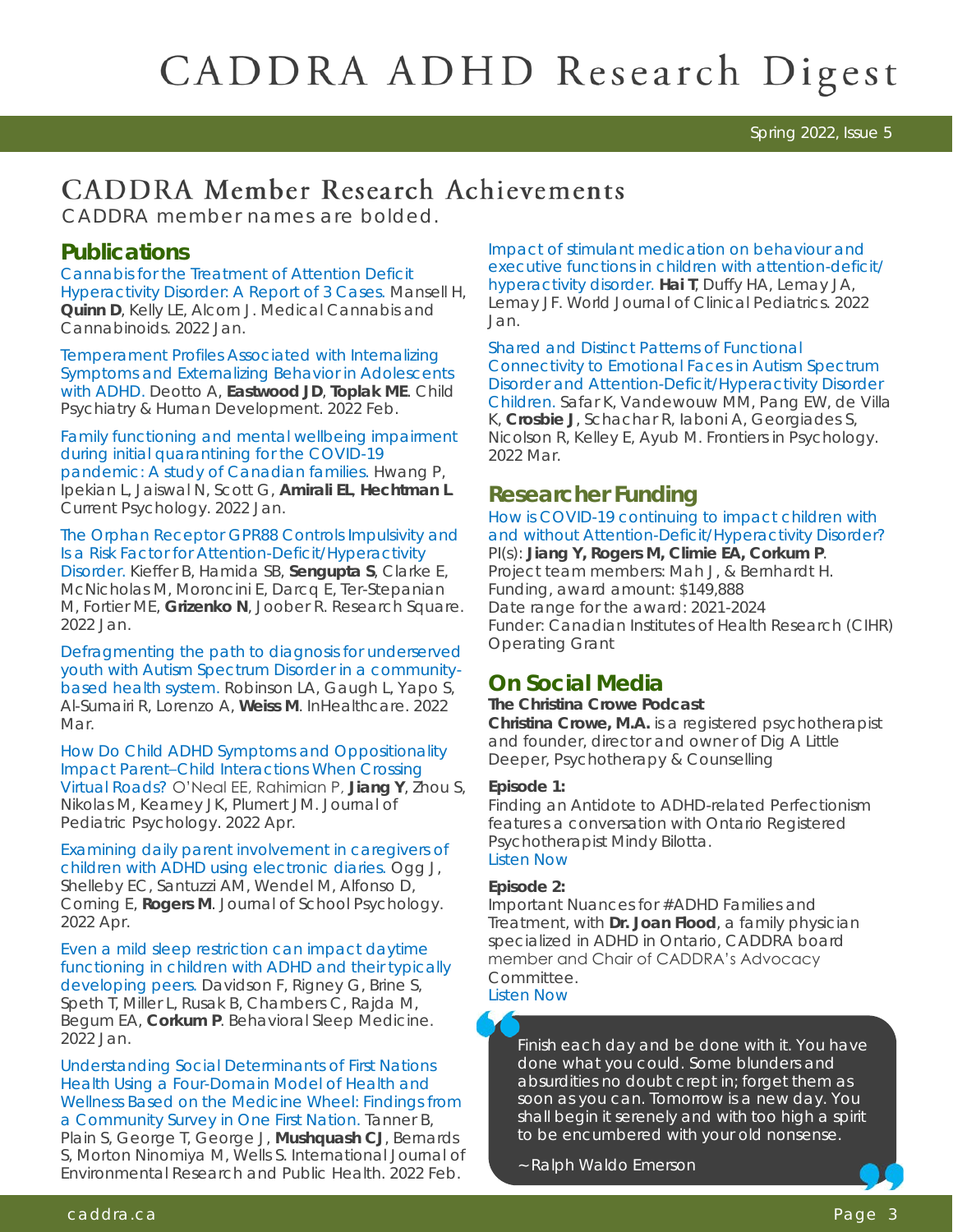#### Spring 2022, Issue 5

## **Student Research Achievements**

#### **Congratulations!**

**Christina Gray, Ph.D** successfully defended her doctoral thesis in School & Applied Child Psychology entitled *[Theory of Mind and Emotional Intelligence in Children](https://prism.ucalgary.ca/handle/1880/113629)  [with Attention-Deficit/Hyperactivity Disorder](https://prism.ucalgary.ca/handle/1880/113629)* at the Werklund School of Education, University of Calgary.

## **Attention Students!**

### **Position Available**

**Clinical Research Fellowship / Post Doc at Hospital for Sick Children (Sick Kids)**

We are seeking a Post-Doctoral Clinical Research Fellow in Depression and Suicide Prevention to join a multidisciplinary clinical research program dedicated to improving mental health outcomes in children.

This position is full time and will involve a combination of clinical research and direct clinical service under the supervision of Dr. Daphne Korczak and Dr. Jennifer Crosbie.

This is a one-year position with the option of renewal for the second year conditional on successful completion of the first year requirements.

Start date is negotiable up until September 2022.

[Get more information.](https://career.sickkids.ca:8001/psc/CRPRD/CAREER/HRMS/c/HRS_HRAM_FL.HRS_CG_SEARCH_FL.GBL?Page=HRS_APP_JBPST_FL&Action=U&FOCUS=Applicant&SiteId=1&JobOpeningId=15965&PostingSeq=1&)

## **Important Dates**

#### **Funding**

**Physicians' Services Incorporated (PSI) Foundation**  Application deadline: **The PSI Foundation no longer has deadlines.**  [Apply here any time.](https://www.psifoundation.org/funding-programs/)

**Brain & Behavior Research Foundation (BBRF)**  Young Investigator (YI) Grant Application deadline: **March 22, 2022** [Apply here](https://www.bbrfoundation.org/grants-prizes/bbrf-young-investigator-grants)

**National Science Foundation (NSF)**  Programs that support psychological science Application deadline: Various [Apply here](https://www.psychologicalscience.org/policy/nsf-grant-submission-deadlines.html)

## **Upcoming Conferences**

**Canadian Healthcare Navigation Project**  Navigation services have emerged in almost every province and territory across Canada to support individuals and families by helping them find their way through health, education, and social systems. Virtual, **April 21-22, 2022** [Registration is Open](https://www.eventbrite.ca/e/canadian-healthcare-navigation-conference-2022-tickets-267067374707?aff=ebdssbdestsearch) 

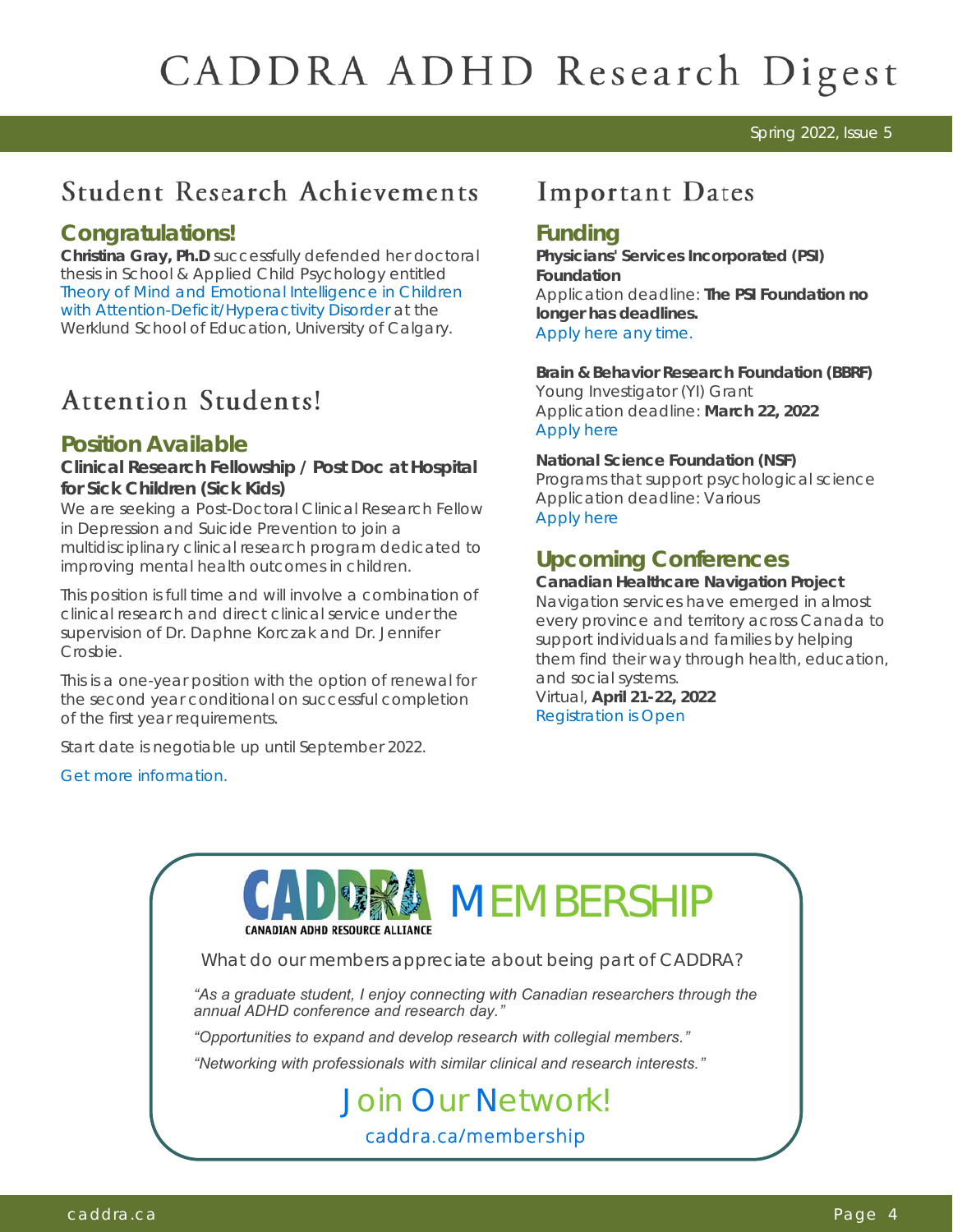Spring 2022, Issue 5

# ADHD Research in the News

ADHD symptoms can be measured with a new virtual reality task. **[Article](https://journals.sagepub.com/doi/pdf/10.1177/10870547211044214)** 

A systematic review of sleep and circadian rhythms in children with ADHD shows that sleep disturbances are common and can worsen behavioral outcomes. **[Abstract](https://pubmed.ncbi.nlm.nih.gov/33402013/)** 

ADHD Teacher Training Programs may initially improve teacher knowledge but evidence is inconsistent about whether this lasts long-term or whether these programs lead to improvements in ADHD-type behaviors in students. **[Article](https://journals.sagepub.com/doi/pdf/10.1177/1087054720972801)** 

Children/adolescents with ADHD perceive time less accurately and precisely and have a higher tendency to overestimate time. **[Abstract](https://journals.sagepub.com/doi/abs/10.1177/1087054720978557)** 

Based on a review of current evidence and comparison of current guidelines, a model is suggested in this article for managing pediatric ADHD.

**[Publication](https://kclpure.kcl.ac.uk/portal/files/161853261/ECAP_D_21_00277_R1_5_.pdf)** 

A recent WHO World Mental Health Survey of college students assessed comorbidities in over 15,000 students across 9 countries and found more than half of the students with ADHD had at least 1 psychiatric disorder. ADHD and comorbid disorders independently predicted impairment. [Abstract](https://journals.sagepub.com/doi/abs/10.1177/10870547211057275) / [Survey Results](https://www.psychiatryadvisor.com/home/topics/adhd/adhd-prevalence-was-higher-in-english-speaking-countries/?utm_source=newsletter&utm_medium=email&utm_campaign=pa-update-hay-20211215&cpn=&hmSubId=vOn4QEeZ96g1&hmEmail=zZjBoV7X_kswzOcRHEp9qgPakzuhiBC7gqbP1H)

## Topics of Discussion

Impact of restrictive eating on ADHD: Can eating a highly restrictive "few-foods diet" ease the classic symptoms of ADHD in children? [United Press International article](https://www.upi.com/Health_News/2022/01/05/diet-ADHD-symptoms/2231641327131/)

Individuals with a diagnosis of ADHD seem to be at risk for worse COVID-19 outcomes. [Psychiatric Advisor article](https://www.psychiatryadvisor.com/home/topics/adhd/adhd-is-associated-with-greater-covid-19-symptom-severity-and-hospitalization/?utm_source=newsletter&utm_medium=email&utm_campaign=pa-update-hay-20220110&cpn=&hmSubId=vOn4QEeZ96g1&hmEmail=zZjBoV7X_kswzOcRH) 

A systematic review and meta-analysis of 27 studies found individuals with ADHD had higher mortality than the general population due to unnatural causes (e.g., injury, poisoning, and other) but not natural causes compared to individuals with ASD who had higher mortality due to both. [Article](https://jamanetwork.com/journals/jamapediatrics/fullarticle/2789090?guestAccessKey=e5c3d53c-5b77-4098-91bb-6d2d5d53361d&utm_content=weekly_highlights&utm_term=022022&utm_source=silverchair&utm_campaign=jama_network&cmp=1&utm_medium=email)

Early life injuries show a low predictive value for ADHD in adolescence. **[Abstract](https://www.psychiatrist.com/jcp/neurodevelopmental/early-life-injuries-and-adhd/?utm_source=jcp-gl&utm_medium=email&utm_campaign=jcpwk010422&utm_content=21m14033)** 

Children with more severe problems (conduct problems and ADHD) and children from single parent families should be prioritized for behavioral treatment.

#### **[Article](https://www.jaacap.org/action/showPdf?pii=S0890-8567%2821%2900233-1)**

MRI scans of children aged 9–10 years with ADHD showed few differences in structural brain measurements compared to their unaffected peers suggesting that continuing to search for smaller brain regions in children with ADHD relative to controls may not be fruitful. [News Article](http://ow.ly/5non50HPqoj)

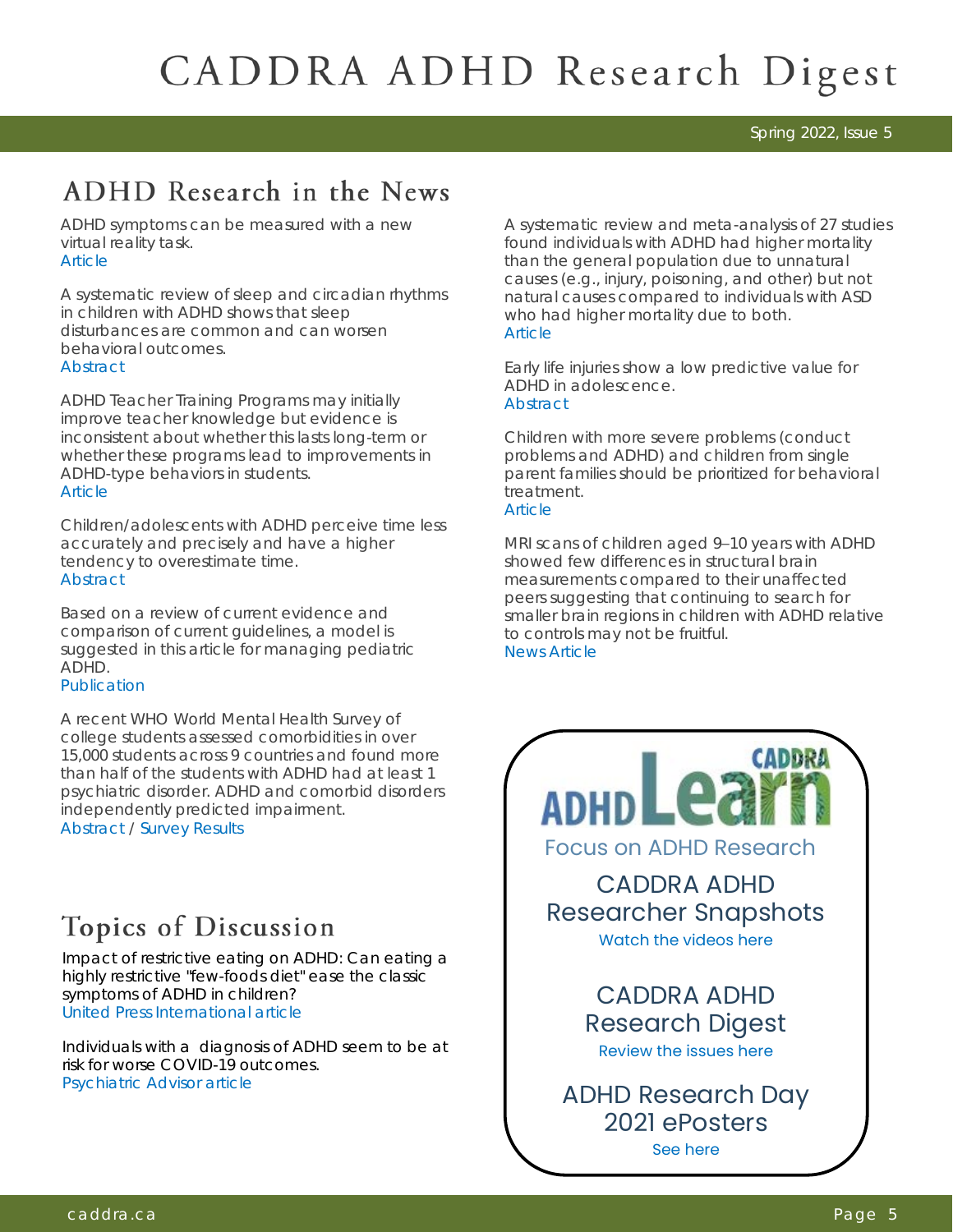#### Spring 2022, Issue 5

## **Study Listings**

**Sham-Controlled Feasibility of FokusRx for Treatment of ADHD in Youth**

Investigator: Lindsay E. Ayearst, PhD

Purpose of this study is to evaluate the efficacy of FokusRx in the treatment of ADHD symptoms in youth.

#### [Get more information and sign up](https://docs.google.com/forms/d/e/1FAIpQLSdh3ZM_sI8NEtGo4ElL9VWbyjBcEhq7QbLoT9ITWptIz0wm7Q/viewform)

**Cognitive Rehabilitation (Mega Team) and its Effects on Emotional and Behavioural Regulation in ADHD, ASD, and CHD**

## **SickKids Research Study: CAN A VIDEO GAME HELP WITH ATTENTION AND WORKING MEMORY?**

MEEN VENM

The Department of Psychiatry is undertaking an exciting new research study where we will be looking to see if a video game can help improve behavioural control and working memory in kids.

You can help out with our study if you are/or have a child with a diagnosis of either:

- Attention Deficit Hyperactivity Disorder (ADHD)
- Autism Spectrum Disorder (ASD) and/or
- Congenital Heart Disease (CHD) And is:
- Between 6-12 years of age
- Willing to come to SickKids for 3 study visits
- Willing to play the video game at home for 5 weeks

If you are interested in participating in this study and/ or would like more information, please contact: Name: Taha Phone: 416-813-8210 E-mail: mega.team@sickkids.ca

**ADHD Research Priorities Study**

Seeking participants for Stage 2 of an international research study to identify what professionals working in the field of ADHD perceive to be the most important directions for future research.

Taking part in Stage 2 involves completing a brief online survey.

#### [Get more information.](https://psych.hosted-sites.deakin.edu.au/redcap/surveys/?s=FJDE9TM7AY)

For questions about this research, contact Dr Kate Stephens: [k.stephens@deakin.edu.au.](mailto:k.stephens@deakin.edu.au)

## Journal Opportunities

**Journal of the Academy of Child and Adolescent Psychiatry** (JAACAP) seeks new peer reviewers on an ongoing basis.

This year, JAACAP will nominate 20+ individuals to serve on the masthead beginning in 2023. Another 8 individuals will be nominated the following year. In addition, we seek volunteers to serve on the masthead of a new forthcoming open access publication.

Interested parties should send their **CV and a brief statement of interest** to [support@jaacap.org](mailto:support@jaacap.org) **on or before April 1, 2022**.

Please indicate in your email if you are interested in JAACAP positions only or are willing to be considered for positions with the forthcoming open access journal as well.

The **Journal of Clinical Psychiatry** is pleased to announce a new section to encourage the academic development of early career psychiatrists.

[Get more information.](https://www.psychiatrist.com/jcp/journal/call-papers-early-career-psychiatrists/?CLICK=1) 

## Advertise ADHD Research Jobs & Volunteer Opportunities

Send your information to: **[stacey.espinet@caddra.ca](mailto:stacey.espinet@caddra.ca)**

Information **must** be submitted by **the first of each publication month** (March, June, September, December).

## Need to Recruit Study Participants?

Advertise at no cost on the CADDRA website. Complete **[this form](https://form.jotform.com/90555799981276)** to submit your information. **[View](https://www.caddra.ca/research-studies-listings/)** CADDRA's current list of research studies.